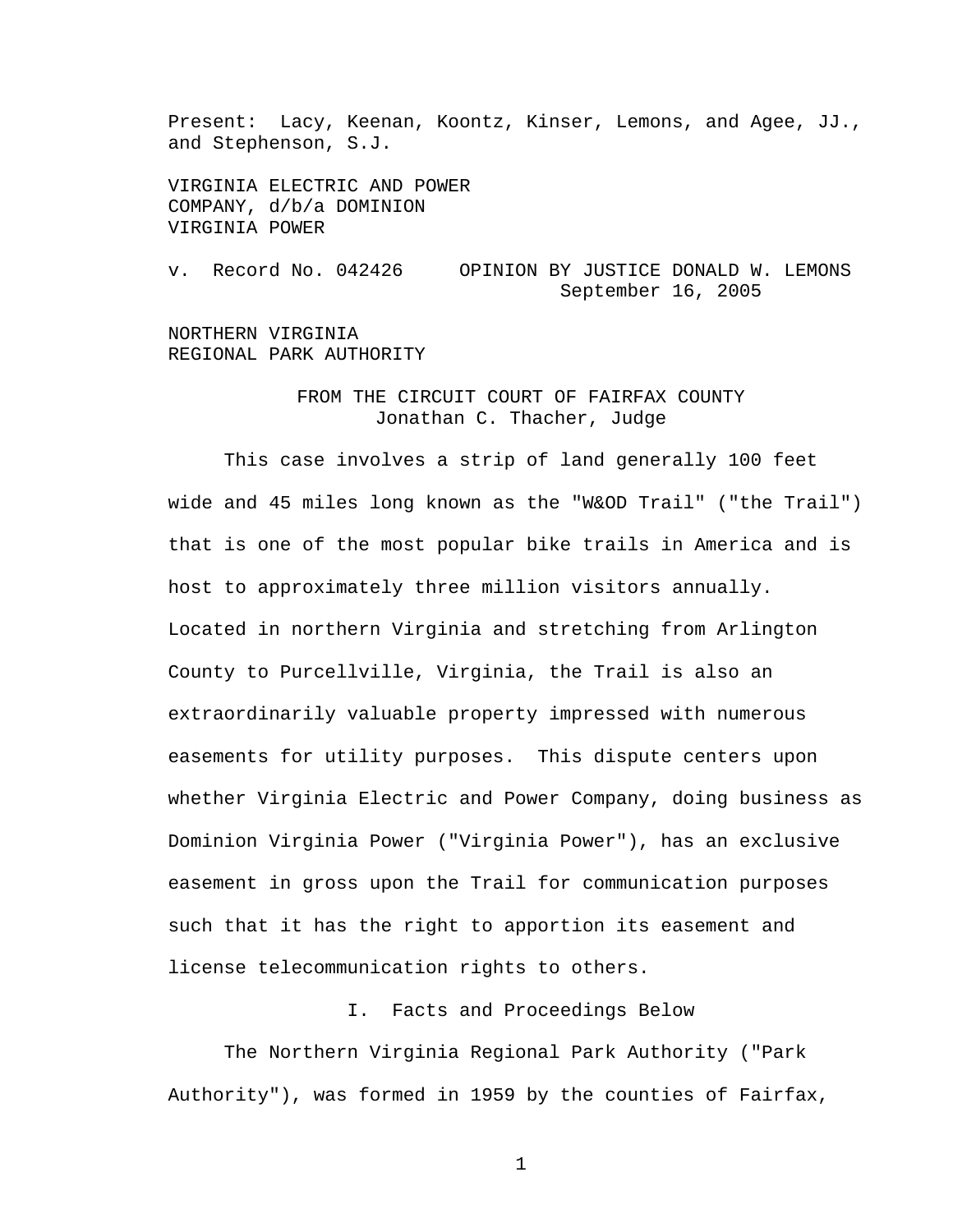Loudoun, and Arlington, and the cities of Fairfax, Falls Church, and Alexandria pursuant to former Code § 15-714.3 (1956), the predecessor of current Code § 15.2-5702. At that time, the Washington and Old Dominion Railroad ("W&OD Railroad") operated in part on the parcel of land involved in the controversy currently before the Court. In 1968, Virginia Power purchased this parcel of land from the W&OD Railroad. In 1976, the Park Authority sought to purchase the parcel in order to create a recreational trail and entered into discussions with Virginia Power to effect this purchase. Both the Park Authority and Virginia Power were sophisticated parties and well represented to ensure that their respective interests were protected. The parties entered into an Option Agreement on December 19, 1977.

Subsequent to the Option Agreement, the Park Authority purchased the parcel from Virginia Power in a series of successive transactions and deeds, and created what is now known as the W&OD Trail. These deeds each contain the same operative language found in Paragraphs 11 and 18 of the Option Agreement. It is this language contained in the Option Agreement and the deeds that is the focus of the dispute now before the Court. The parties agreed in Paragraph 11 of the Option Agreement that: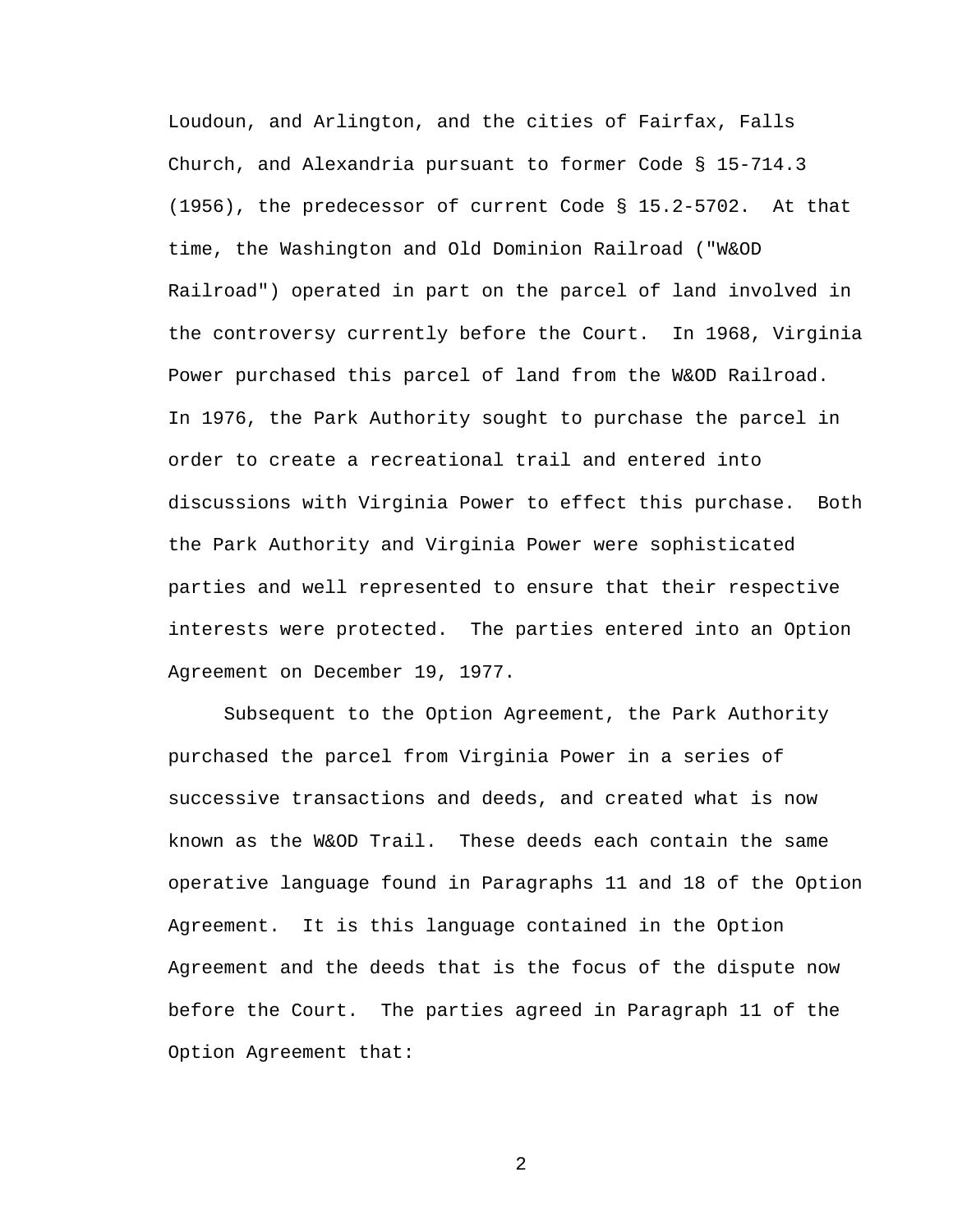[Virginia Power] will reserve unto itself all its electric facilities now located on said lands. [Virginia Power] will further reserve unto itself and its successors the following:

The perpetual right, privilege and easement of right of way to lay, construct, operate and maintain one or more lines of poles, towers, structures, cables, conduits, pipes and mains, together with all wires, manholes, handholes, valves, regulators, meters, attachments, equipment, accessories and appurtenances desirable in connection therewith (hereinafter referred to as "facilities"), for the purpose of transmitting or distributing electric power, for the purpose of transporting natural gas, oil, petroleum pro[du]cts or any other liquids, gases or substances which can be transported through a pipe line, and for communication purposes, over, under, upon and across the lands hereby conveyed.

Paragraph 18 stated: "The Authority will not permit, assign or grant any other party easements, rights, privileges or encroachments of any nature on the land hereby conveyed, without the written approval of the Company, provided such approval shall not be withheld unreasonably." This language was incorporated into each of the deeds that ultimately conveyed fee simple ownership of what is now the W&OD Trail to the Park Authority. Each deed also contained a concluding paragraph that stated:

It is agreed between the parties hereto that all references to [Virginia Power] and the [Park] Authority shall include their respective successors, and that all obligations hereunder shall also bind any assignees of the [Park] Authority. All restrictions, rights, agreements, covenants and warranties herein are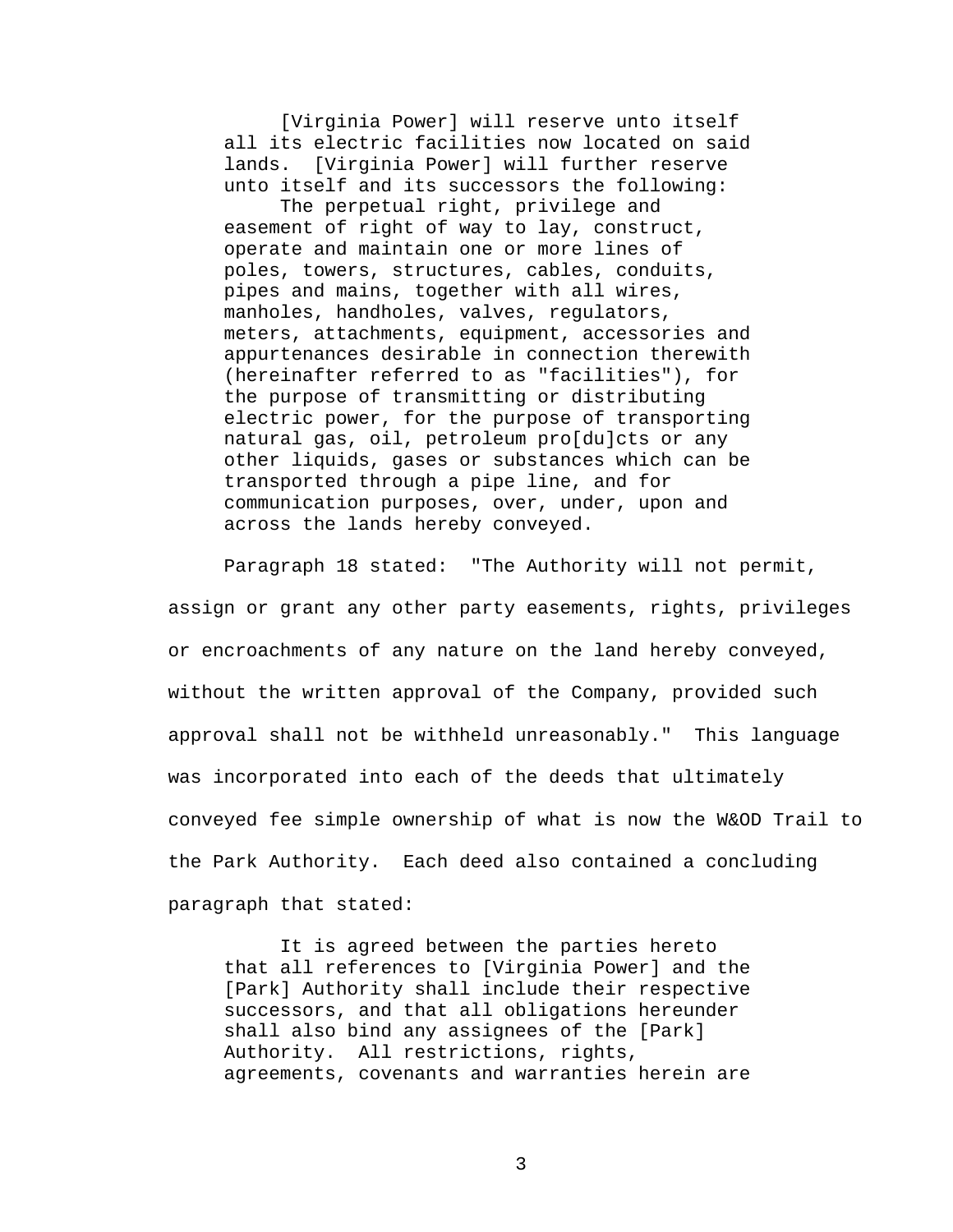appurtenant to the property hereby conveyed and shall run with the land.

After the Option Agreement was finalized in 1977, and following the initial transfer of the parcel to the Park Authority in 1978, Virginia Power advised all tenants of the transfer of ownership and provided the Park Authority with a list of all tenants and their respective rents.

The present dispute has its origins in the growth of the telecommunications industry that occurred in the 1980s and 1990s. Dating back to the ownership of the parcel by the W&OD Railroad, numerous servitudes existed upon the parcel. Many of these continued into the ownership of the parcel by both Virginia Power and the Park Authority. The Option Agreement and deeds specifically stated that the Park Authority "will permit the present Lessees of [Virginia Power], to continue to occupy such portions [of the parcel] as are presently under lease, for at least five years from the date of the conveyance, provided such occupancy does not unreasonably interfere with the establishment" of the W&OD Trail.

In 1986, AT&T approached the Park Authority seeking to install fiber optic cables along the W&OD Trail. During negotiations with AT&T, a dispute arose between the Park Authority and Virginia Power as to the scope of Virginia Power's "approval" rights. In 2000, following several years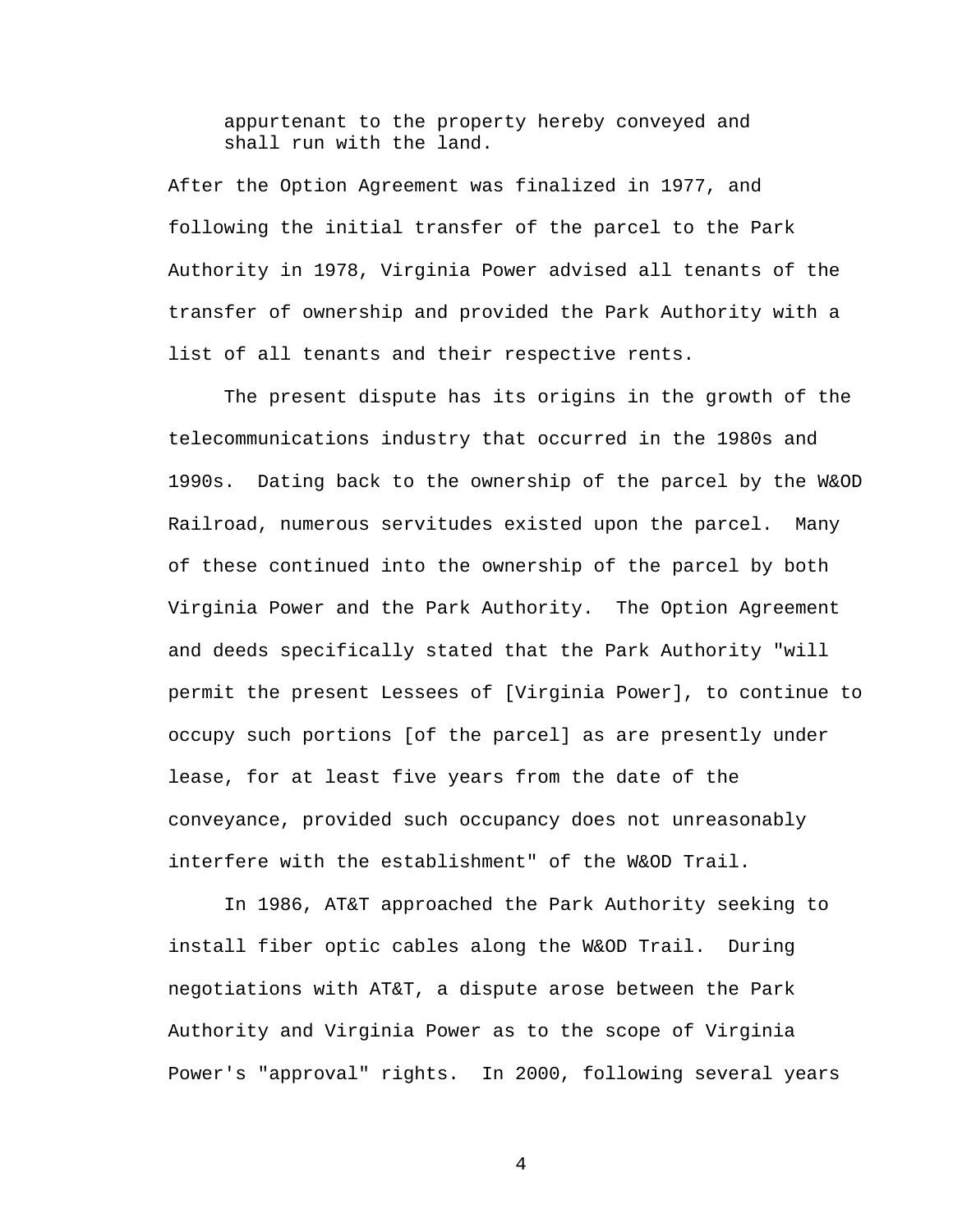of work on its existing transmission lines to equip them with fiber optic lines, Virginia Power decided that it could and would negotiate directly with telecommunication customers regarding licensing of its lines without including the Park Authority in the process.

The Park Authority initiated this present action when it filed a "Motion for Declaratory Judgment and Other Relief" asking the Circuit Court of Fairfax County "to clarify that in addition to Virginia Power having no right to assign, and no exclusive rights, it has no right of apportionment" with respect to the granting of telecommunication access to third parties, without a license granted by the Park Authority. Virginia Power filed an answer and a cross-bill seeking declaratory judgment in its favor. Both the Park Authority and Virginia Power asserted in the trial court that the deeds were unambiguous.

After hearing evidence ore tenus, the trial court held "that the deeds are unambiguous and clearly demonstrate the parties' intention to enter into a non-exclusive easement in gross. Therefore, Virginia Power does not have the power to apportion it's [sic] easement to third parties for telecommunication purposes." Virginia Power filed a "Renewed Motion to Strike," which was denied, and the trial court entered its final decree declaring that the parties entered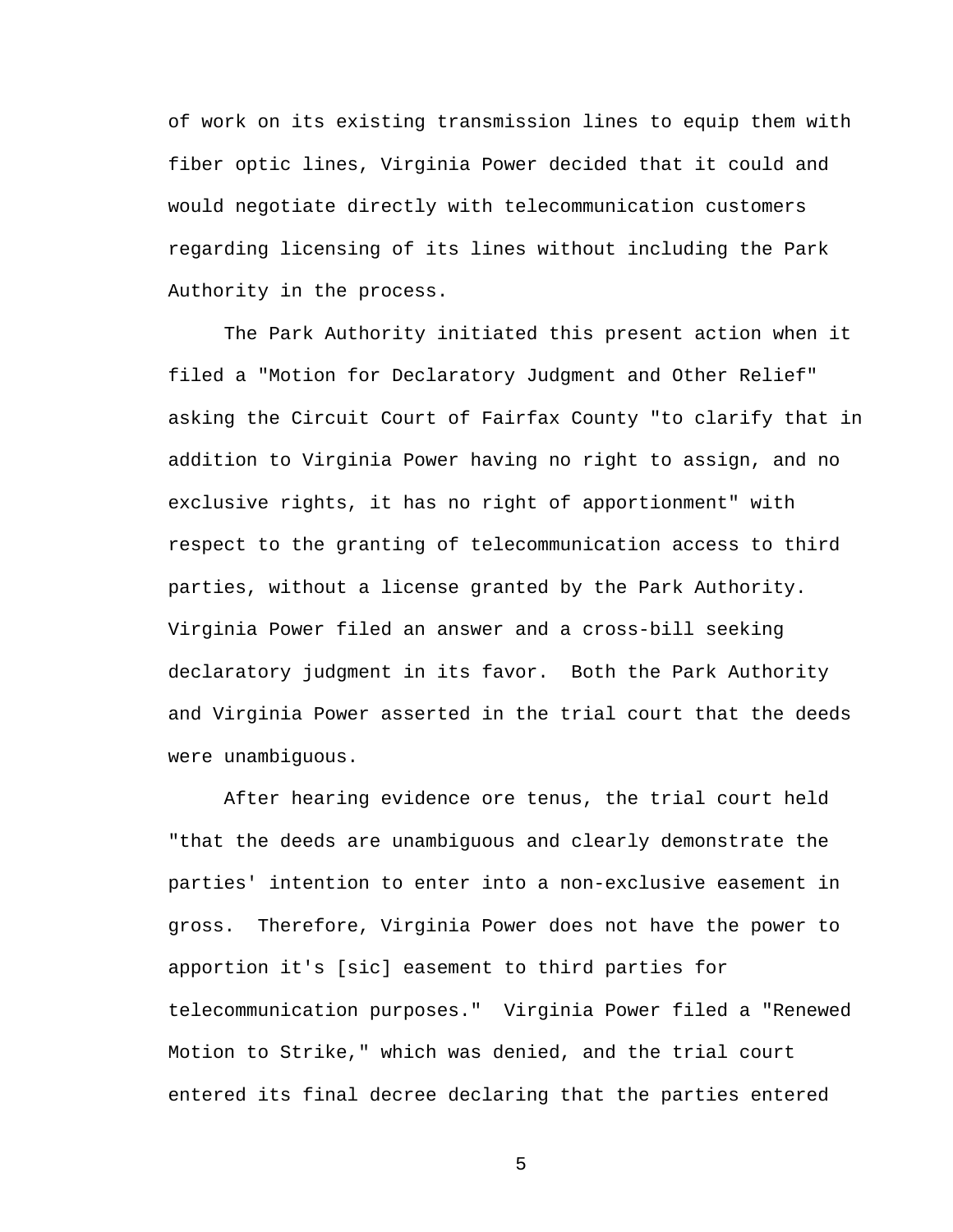into a "non-exclusive easement in gross with no right of apportionment," that the Park Authority "has the right to make further conveyances to third parties for telecommunications and other purposes, subject to [Virginia Power's] approval, which shall not be withheld unreasonably," and that Virginia Power's "purported transfer to its sister company Dominion Telecom, Inc. of any right to install or use telecommunications lines on the W&OD Trail exceeded [Virginia Power's] rights under its easement."

We awarded Virginia Power this appeal and agreed to hear four assignments of error: (1) the trial court erred in determining that the easement is non-exclusive; (2) the trial court erred in determining that the easement is not apportionable; (3) the trial court erred "in considering extrinsic evidence in construing unambiguous language of the deeds creating the easement;" and (4) the trial court was clearly erroneous in finding that Virginia Power's "legal position concerning the proper construction of its easement was of recent origin." We also agreed to hear the Park Authority's assignment of cross-error that the trial court reached the correct result, but nonetheless erred in failing to consider the Option Agreement and the transfer letters Virginia Power sent after execution of the first deed.

II. Analysis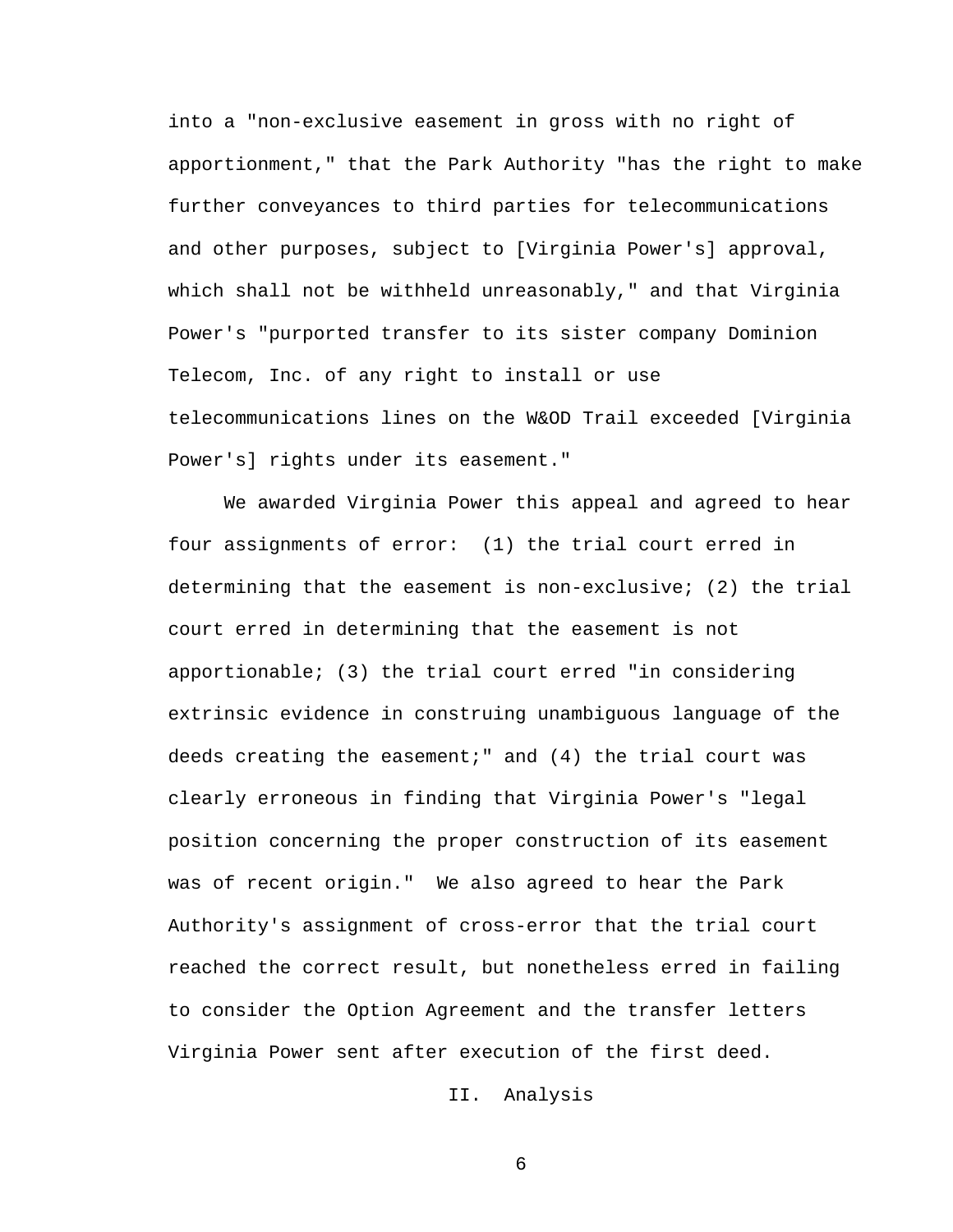## A. Standard of Review

Whether a writing is ambiguous is a question of law, not of fact. Utsch v. Utsch, 266 Va. 124, 129, 581 S.E.2d 507, 509 (2003); Pyramid Dev., L.L.C. v. D&J Assocs., 262 Va. 750, 754, 553 S.E.2d 725, 727 (2001). "Accordingly, on appeal we are not bound by the trial court's interpretation of the contract provision at issue; rather, we have an equal opportunity to consider the words of the contract within the four corners of the instrument itself." Eure v. Norfolk Shipbuilding & Drydock Corp., 263 Va. 624, 631, 561 S.E.2d 663, 667 (2002) (citing Wilson v. Holyfield, 227 Va. 184, 187- 88, 313 S.E.2d 396, 398 (1984)). As such, we review the judgment of the trial court de novo. In conducting our review, we are mindful that "the function of the court is to construe the contract made by the parties, not to make a contract for them." Doswell L.P. v. VEPCO, 251 Va. 215, 222, 468 S.E.2d 84, 88 (1996) (citing Wilson, 227 Va. at 187, 313 S.E.2d at 398).

" '[W]here an agreement is complete on its face, is plain and unambiguous in its terms, the court is not at liberty to search for its meaning beyond the instrument itself . . . . This is so because the writing is the repository of the final agreement of the parties.' " Berry v. Klinger, 225 Va. 201, 208, 300 S.E.2d 792, 796 (1983) (quoting Globe Company v. Bank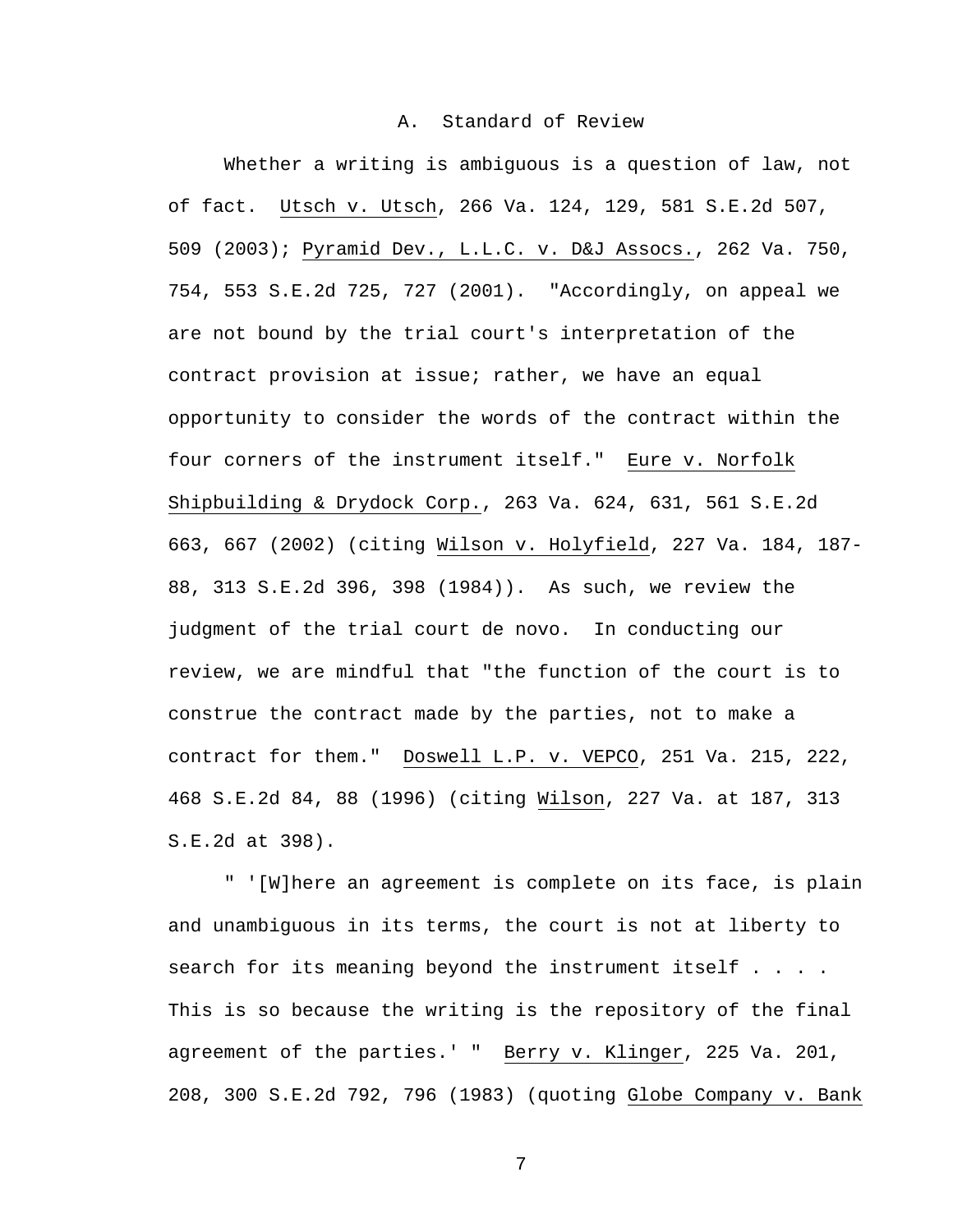of Boston, 205 Va. 841, 848, 140 S.E.2d 629, 633 (1965)). " 'When the language of a deed is 'clear, unambiguous, and explicit,' a court interpreting it 'should look no further than the four corners of the instrument under review.' " Utsch, 266 Va. at 129, 581 S.E.2d at 509 (quoting Langman v. Alumni Assoc. of Univ. of Va., 247 Va. 491, 498-99, 442 S.E.2d 669, 674 (1994)). "The pole star for the construction of a contract is the intention of the contracting parties as expressed by them in the words they have used . . . . It is the court's duty to declare what the instrument itself says it says." Ames v. American Nat. Bank, 163 Va. 1, 38, 176 S.E. 204, 216 (1934). "Where language is unambiguous, it is inappropriate to resort to extrinsic evidence; an unambiguous document should be given its plain meaning." Great Falls Hardware Co. of Reston v. South Lakes Village Center Assocs., L.P., 238 Va. 123, 125, 380 S.E.2d 642, 643 (1989).

"Thus, if the intent of the parties can be determined from the language they employ in their contract, parol evidence respecting their intent is inadmissible." Golding v. Floyd, 261 Va. 190, 192-93, 539 S.E.2d 735, 737 (2001) (citing Amos v. Coffey, 228 Va. 88, 91-92, 320 S.E.2d 335, 337 (1984)). "[I]n controversies between two parties to a contract, parol evidence of prior or contemporaneous oral negotiations or stipulations is inadmissible to vary,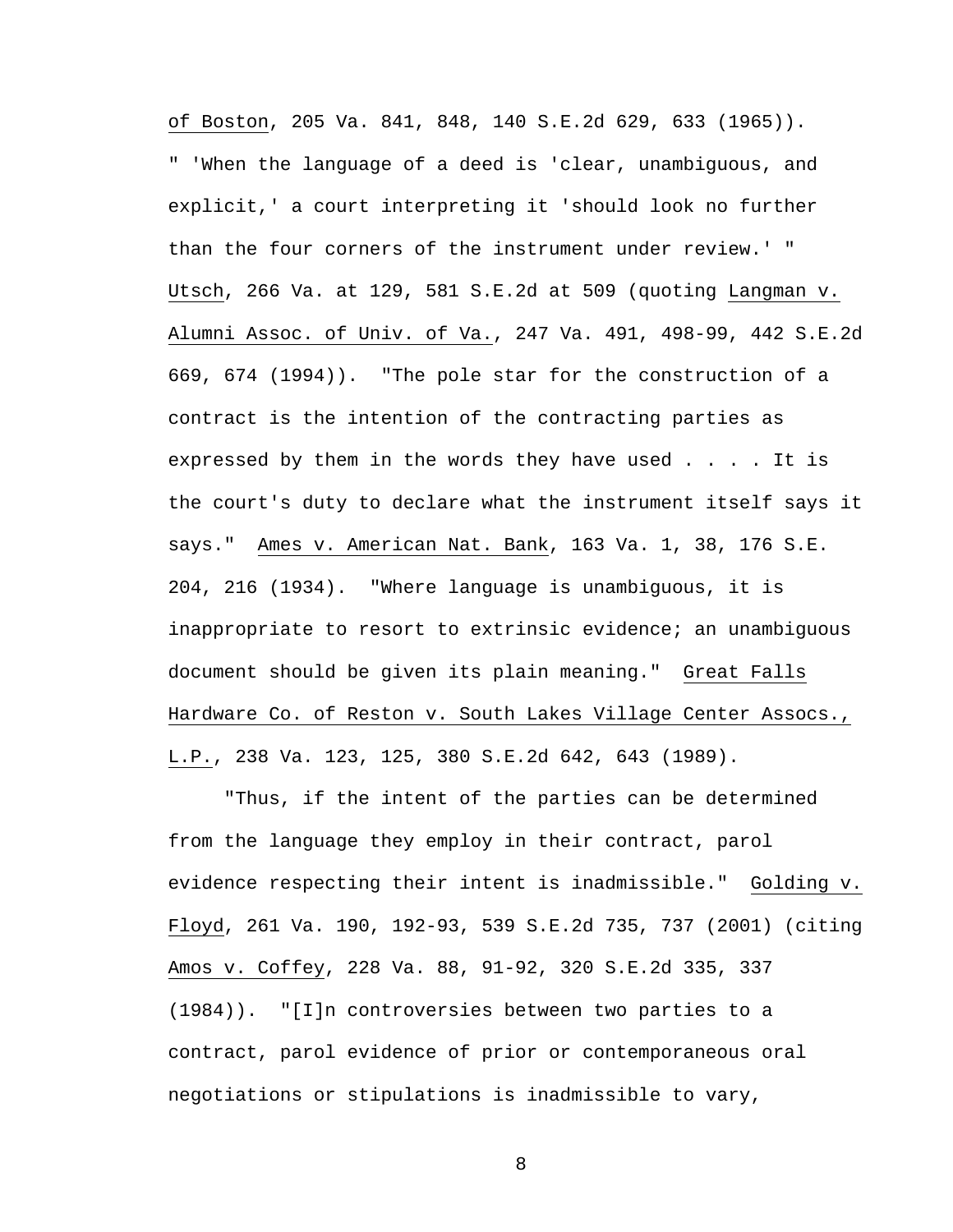contradict, add to, or explain the terms of a complete, unambiguous, unconditional, written instrument." Godwin v. Kerns, 178 Va. 447, 451, 17 S.E.2d 410, 412 (1941).

B. Exclusivity and Apportionability

Both parties to this controversy agree that the easement in question is an easement in gross. An easement in gross is an "easement with a servient estate but no dominant estate." Corbett v. Ruben, 223 Va. 468, 472, 290 S.E.2d 847, 849 (1982). Although personal to the grantee, an easement in gross is transferable by the grantee. Code § 55-6; United States v. Blackman, 270 Va. 68, 78, 613 S.E.2d 442, 446-47 (2005); Hise v. BARC Elec. Coop., 254 Va. 341, 344, 492 S.E.2d 154, 157 (1997); Corbett, 223 Va. at 472 n.2, 290 S.E.2d at 849 n.2.

 This controversy is over whether Virginia Power's easement is exclusive or non-exclusive. "An exclusive easement in gross is one which gives the owner the sole privilege of making the uses authorized by it." 5 Restatement (First) of Property § 493 cmt. c (1944). If the easement in gross is exclusive, the owner of the easement may have the right of apportionment, which is described as one of "so dividing [an easement in gross] as to produce independent uses or operations." Hise, 254 Va. at 344-45, 492 S.E.2d at 157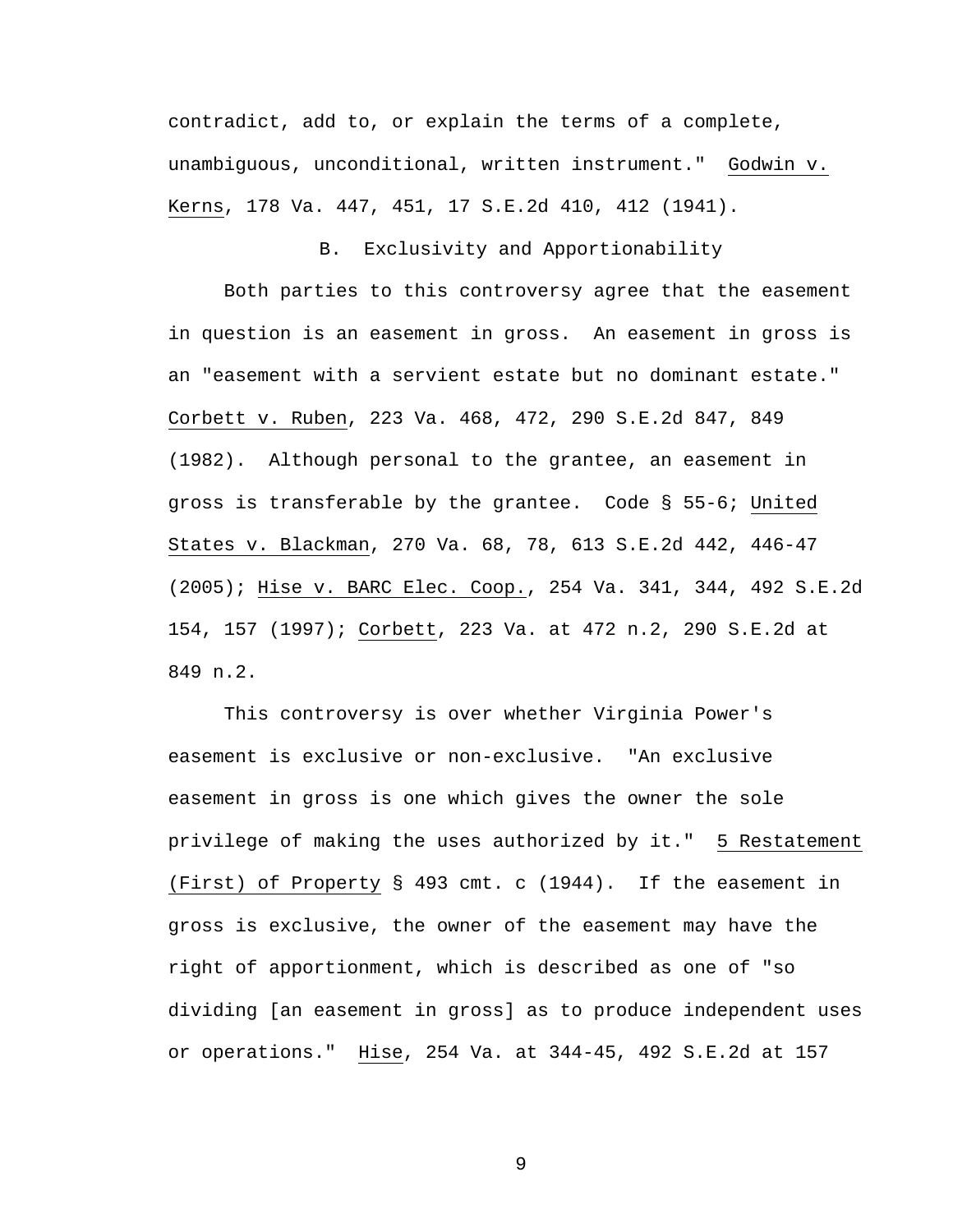(citing 5 Restatement (First) of Property § 493 cmt. a.

(1944)). On the other hand, a non-exclusive easement in gross

is one which does not give, as against the owner of the servient tenement and others who may be privileged under him, the sole privilege of making the use authorized by the easement. . . . Because of this, the apportionability of the easement will not be assumed in the absence of a clear indication to the contrary in the manner or terms of its creation.

5 Restatement (First) of Property § 493 cmt. d. (1944).

 First, we must address Virginia Power's assertions that the trial court erred "in considering extrinsic evidence in construing unambiguous language of the deeds creating the easement" and in finding that Virginia Power's "legal position concerning the proper construction of its easement was of recent origin." While the trial court's letter opinion, incorporated into its final order, does make reference to these matters, the trial court's holding is abundantly clear: "This Court holds that the deeds are unambiguous and clearly demonstrate the parties' intention to enter into a nonexclusive easement in gross." Virginia Power's assignments of error regarding the trial court's reference to extrinsic evidence and late arrival at its current position in this litigation are without merit.

 Virginia Power asserts that the trial court erred in its holding that the easement in gross is non-exclusive and is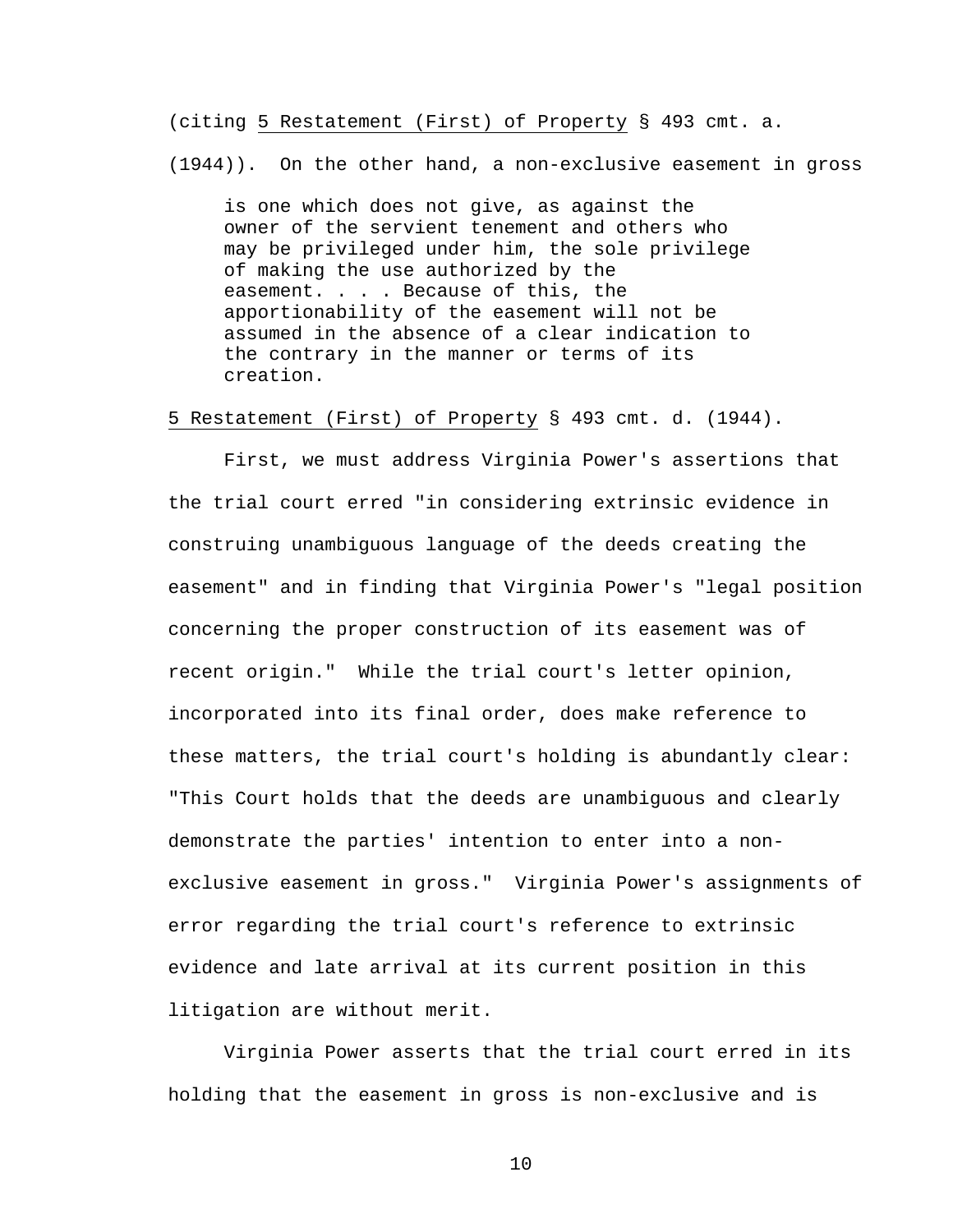therefore not apportionable. Virginia Power argues that the trial court's judgment is contrary to our decision in Hise. We disagree. The principles articulated in Hise are applicable to this controversy; however, the cases are factually distinguishable.

 In Hise, we considered the exclusivity of an easement in gross obtained both by eminent domain and prescription. There, a power company had operated a 7,000 volt power line over the landowner's property based upon rights obtained by prescription. The power company acquired additional rights by eminent domain and sought to erect new poles and transfer lines. The power company had permitted telephone and cable television companies to attach their lines to its poles. Upon the widening of the prescriptive easement, the landowners objected and raised the issue of exclusivity and apportionment of the easement. 254 Va. at 343-44, 492 S.E.2d at 156-57. In holding that the easement in gross was an exclusive right, we examined the description of rights acquired in the eminent domain proceeding as well as the evidence of prescriptive use.

 We held that the power company's prescriptive rights were exclusive because the evidence proved that "no use was made of the easement by any person or entity other than the power company and its permittees, the telephone and cable companies." Id. at 345, 492 S.E.2d at 157. After the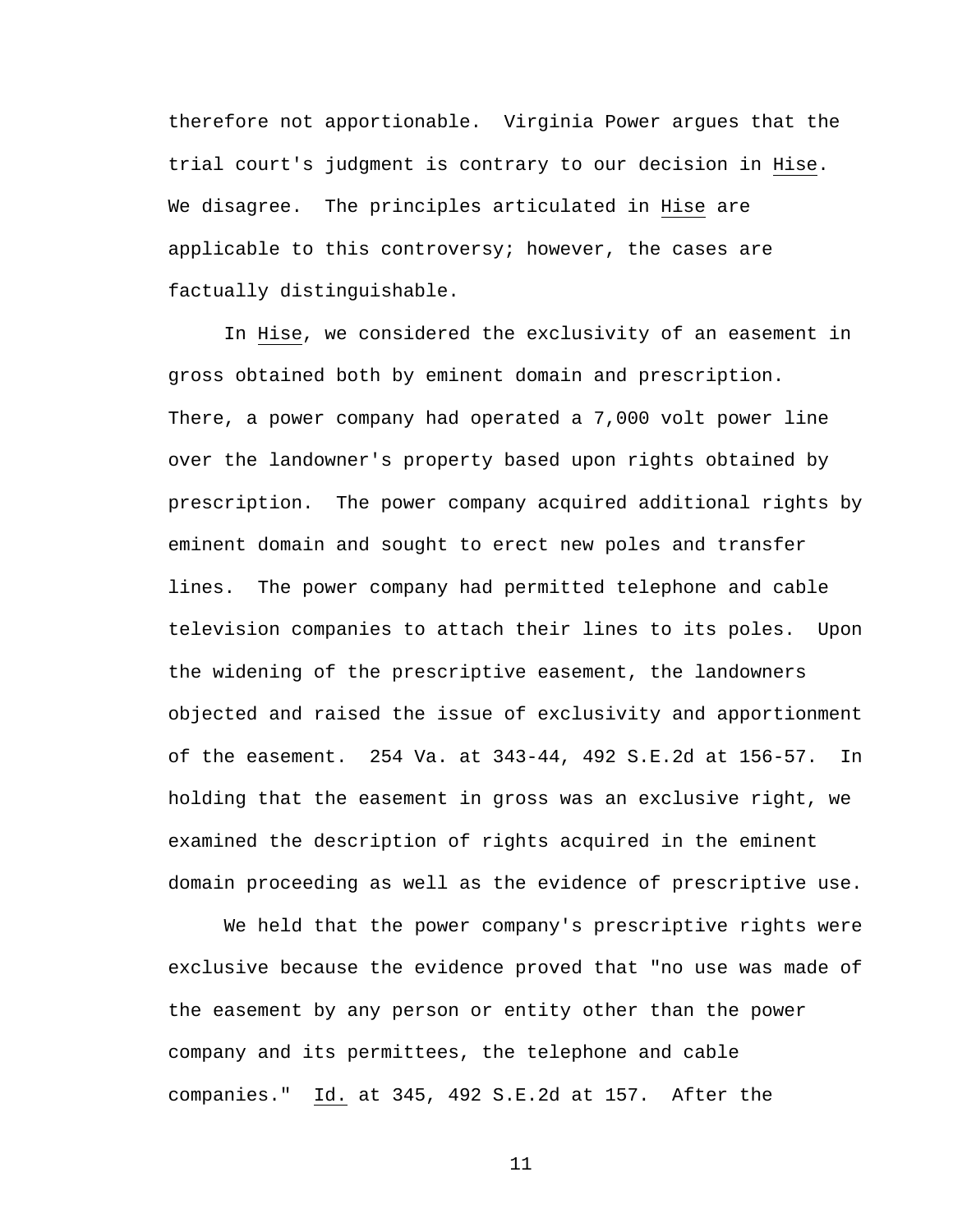condemnation proceeding expanded the easement of the power company, the Hises maintained that the right "to use the right of way for any purpose not inconsistent with the rights sought to be condemned," which they retained in the condemnation proceeding, rendered the power company's easement nonexclusive. Id. at 346, 492 S.E.2d at 158. Upon careful consideration of the language used, we disagreed:

 Nothing in the description of the Hises' rights permits them to share the electric company's poles or lines. Further, any utility lines constructed by the Hises or their grantees that cross the power company's easement (1) must be at angles of not less than 45 degrees with the power company's easement, (2) cannot interfere with or endanger the power company's use of the easement, and (3) are subject to the power company's paramount rights. In our opinion, none of the Hises' retained rights deprived the power company of its "sole privilege of making the uses authorized by [the eminent domain proceeding]." Restatement of Property § 493 cmt. c. Accordingly, we conclude that the power company acquired an exclusive easement in gross in the eminent domain proceeding.

## Id.

 Just as we examined the particular language used in the eminent domain proceeding in Hise, we must examine the language used in the deeds in this case and the circumstances of the parties at that time. As we have stated:

The facts and circumstances surrounding the parties when they made the contract, and the purposes for which it was made, may be taken into consideration as an aid to the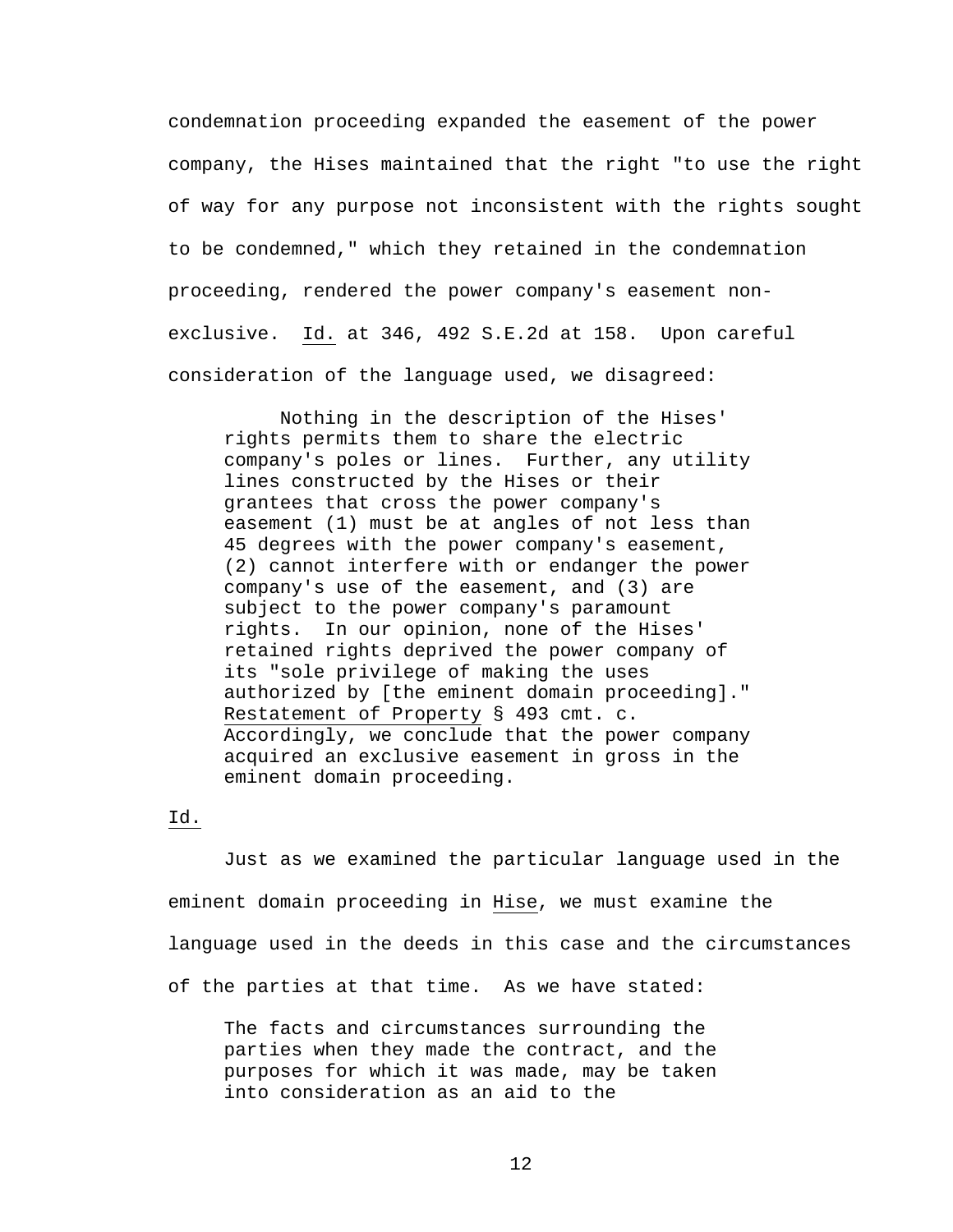interpretation of the words used, but not to put a construction on the words the parties have used which they do not properly bear.

Seaboard Air Line R.R. Co. v. Richmond-Petersburg Turnpike Auth., 202 Va. 1029, 1033, 121 S.E.2d 499, 503 (1961); see also Flippo v. CSC Assocs. III, L.L.C., 262 Va. 48, 64, 547 S.E.2d 216, 226 (2001).

 When the Trail was owned by the W&OD Railroad, it was used for telecommunications purposes by third parties. C&P Telephone had an agreement to use the property for its wires and structures since at least 1959. AT&T was granted licenses by the railroad to install telecommunications lines in 1965 and 1966. In 1962, Virginia Power acquired an easement to use the property for power lines.

 When Virginia Power purchased the fee interest in the property from the railroad, the conveyance was made "subject to all existing recorded covenants, restrictions, easements, leases, permits, licenses and existing physical encroachments or any possible rights of third parties." At the time of the conveyance, there were numerous above-ground telephone lines on the property. Virginia Power obtained its fee interest encumbered by this existing utility usage by third parties. During the 10 years that Virginia Power owned the fee interest, it granted additional communications licenses and easements to third parties.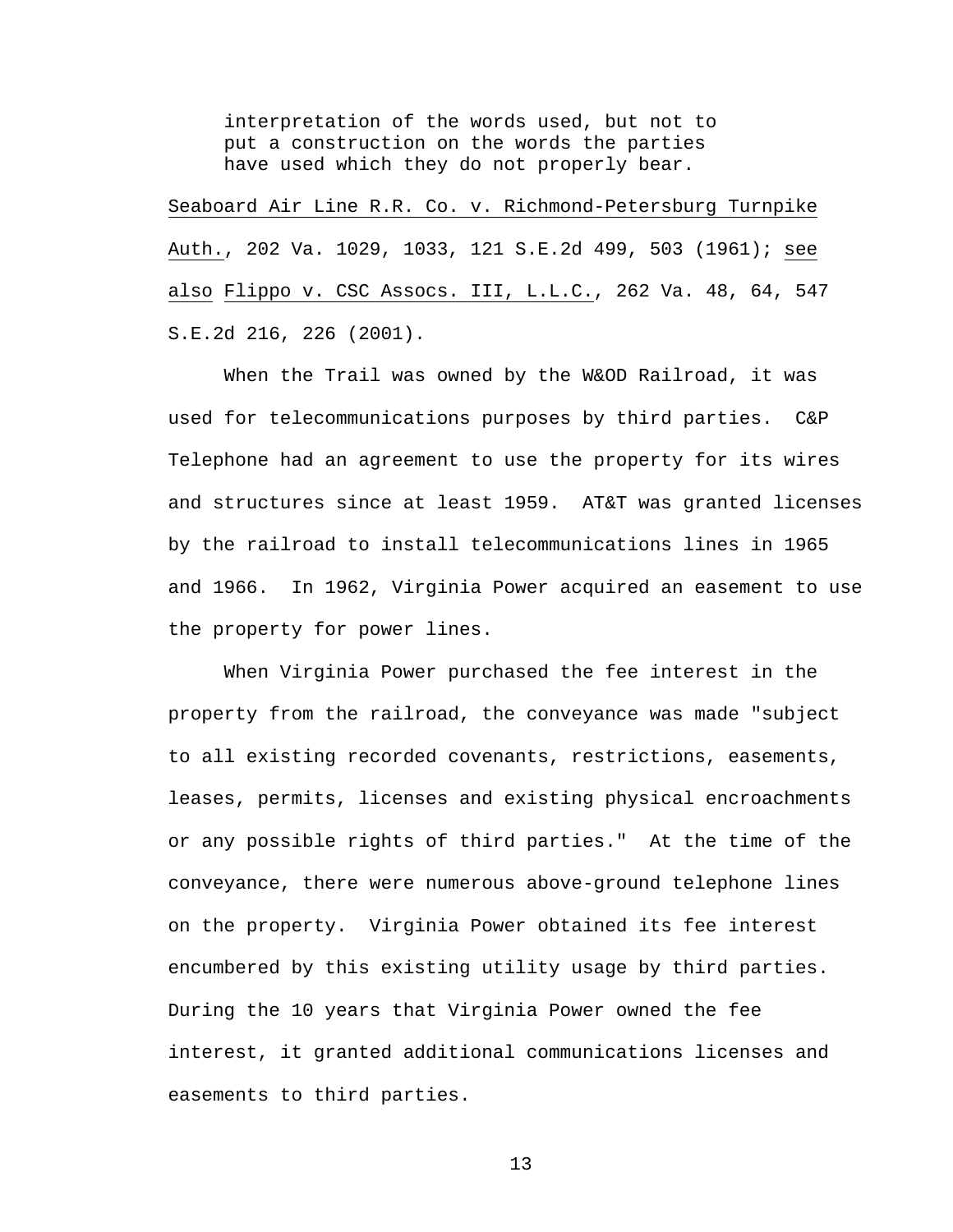When Virginia Power sold its fee interest to the Park Authority in 1978, the various deeds were made "subject to all existing covenants, restrictions, easements, leases, permits and licenses which affect the property . . . ."Additionally, Virginia Power retained a utility easement in its deed to the Park Authority. Virginia Power conveyed a large number of pre-existing licenses and leases to the Park Authority as a part of the transaction. As such, the pre-existing licenses and leases encumbered both the fee conveyed to the Park Authority and the easement retained by Virginia Power. The record reveals that upon transfer of the fee interest from Virginia Power to the Park Authority with the retaining of Virginia Power's easement all subject to the use of preexisting licenses and leases of third parties, the telecommunications usage was not exclusive to Virginia Power.

 The language of the Option Agreement repeated in the deeds demonstrates the non-exclusive nature of Virginia Power's telecommunications easement. While Virginia Power reserved "all [of] its electrical facilities," it also reserved to itself and its successors, but not to its assigns, the following:

[T]he perpetual right, privilege and easement of right of way to lay, construct, operate and maintain one or more lines of poles, towers, structures, cables, conduits, pipes and mains, together with all wires,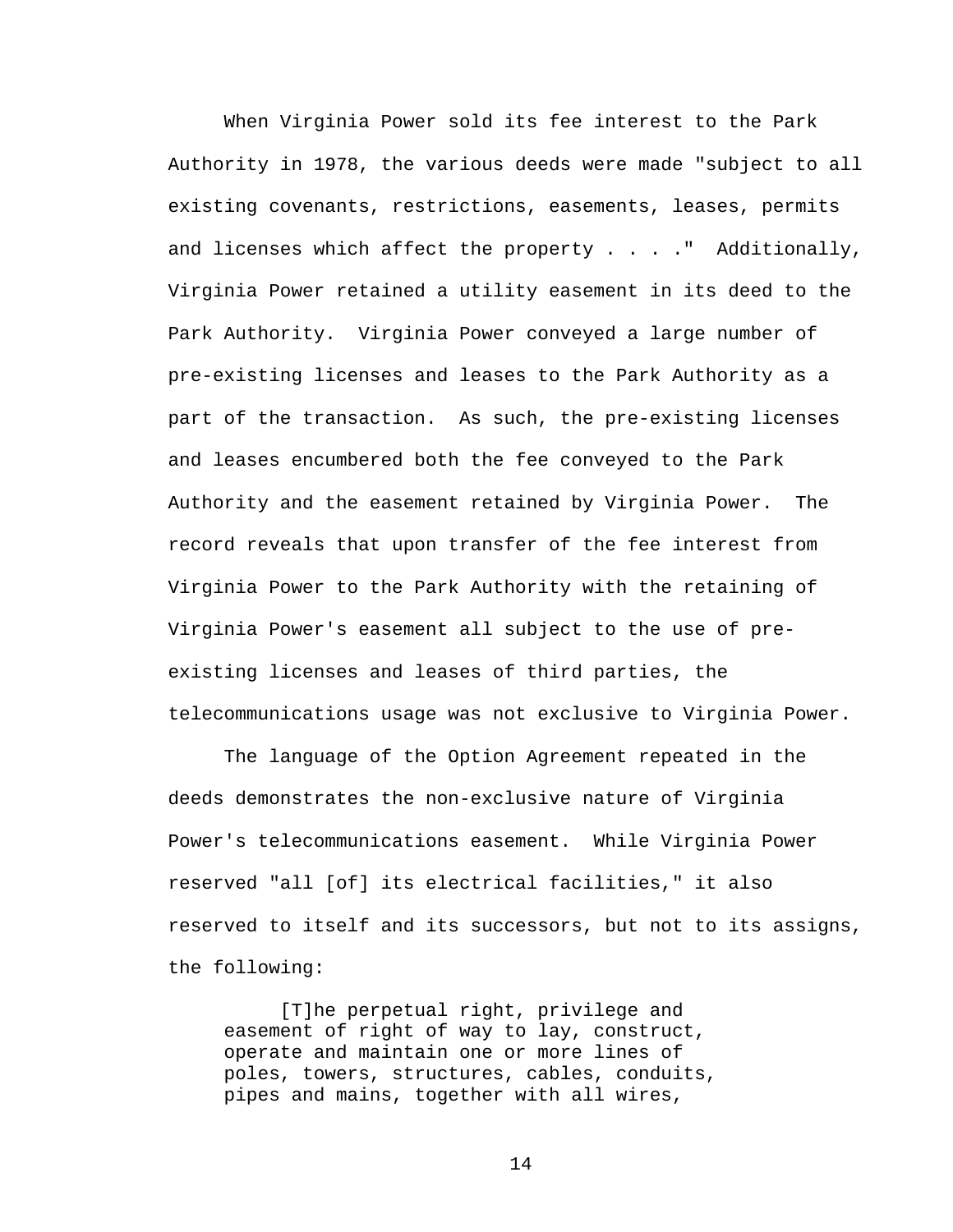manholes, handholes, valves, regulators, meters, attachments, equipment, accessories and appurtenances desirable in connection therewith (hereinafter referred to as "facilities"), for the purpose of transmitting or distributing electric power, for the purpose of transporting natural gas, oil, petroleum products or any other liquids, gases or substances which can be transported through a pipe line, and for communication purposes, over, under, upon and across the lands hereby conveyed.

Such reservation is specifically limited by the

following:

It is agreed . . . that all references to [Virginia Power] and the Authority shall include their respective successors, and that all obligations hereunder shall also bind any assignees of the Authority.

The deeds explicitly recognize the Park Authority's right

to assign in the following provision:

 The Authority shall not permit, assign or grant to any other party any easements, rights, privileges or encroachments of any nature on the property hereby conveyed without the prior written approval of [Virginia Power], provided such approval shall not be withheld unreasonably.

On appeal, Virginia Power makes much of the argument that "successors" means "assigns." We need not address such an argument because it is not dispositive of the issue. The issue is whether Virginia Power has an exclusive easement in gross. The clear language permitting the Park Authority to grant third party easements "of any nature" subject to approval by Virginia Power, which shall not be unreasonably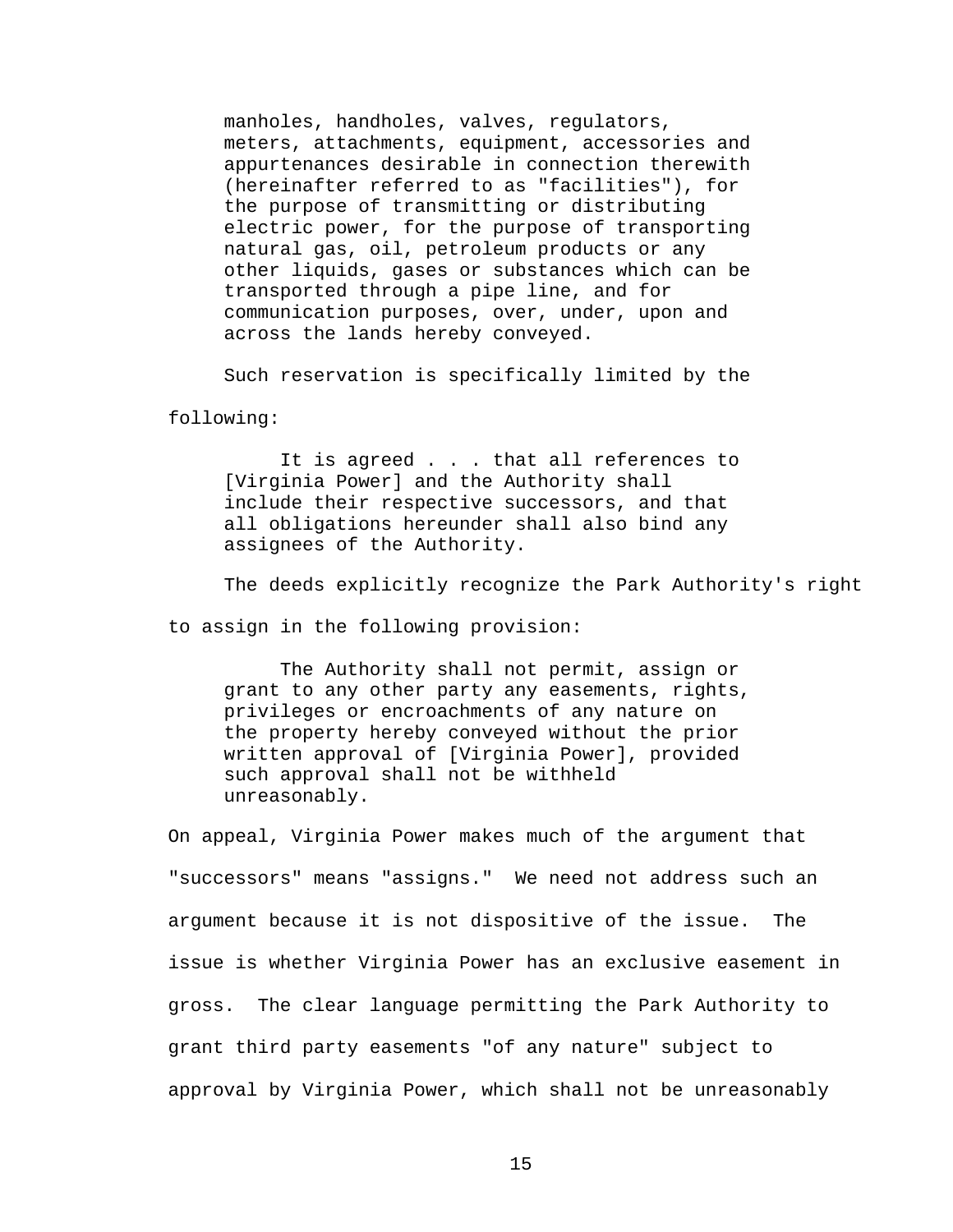withheld, demonstrates the non-exclusivity of Virginia Power's easement.

 Upon review of the record, we hold that the language of the deeds in question is not ambiguous and provides Virginia Power a non-exclusive easement in gross. Accordingly, Virginia Power does not have the right to apportion its easement to third parties. It is unnecessary to address the Park Authority's assignments of cross-error. We will affirm the judgment of the trial court.

Affirmed.

JUSTICE KOONTZ, with whom SENIOR JUSTICE STEPHENSON joins, dissenting.

I respectfully dissent. There is no dispute that the pertinent language replicated in the various deeds by which Virginia Electric and Power Company (Virginia Power) conveyed its fee ownership of the property now known as the "W&OD Trail" to The Northern Virginia Regional Park Authority (the Park Authority) while reserving to Virginia Power the easement in question is unambiguous. Accordingly, we are not permitted to amplify the language in these deeds by consideration of extrinsic evidence. Rather, "[i]t is the court's duty to declare what the instrument itself says it says." Ames v. American Nat'l Bank, 163 Va. 1, 38, 176 S.E. 204, 216 (1934).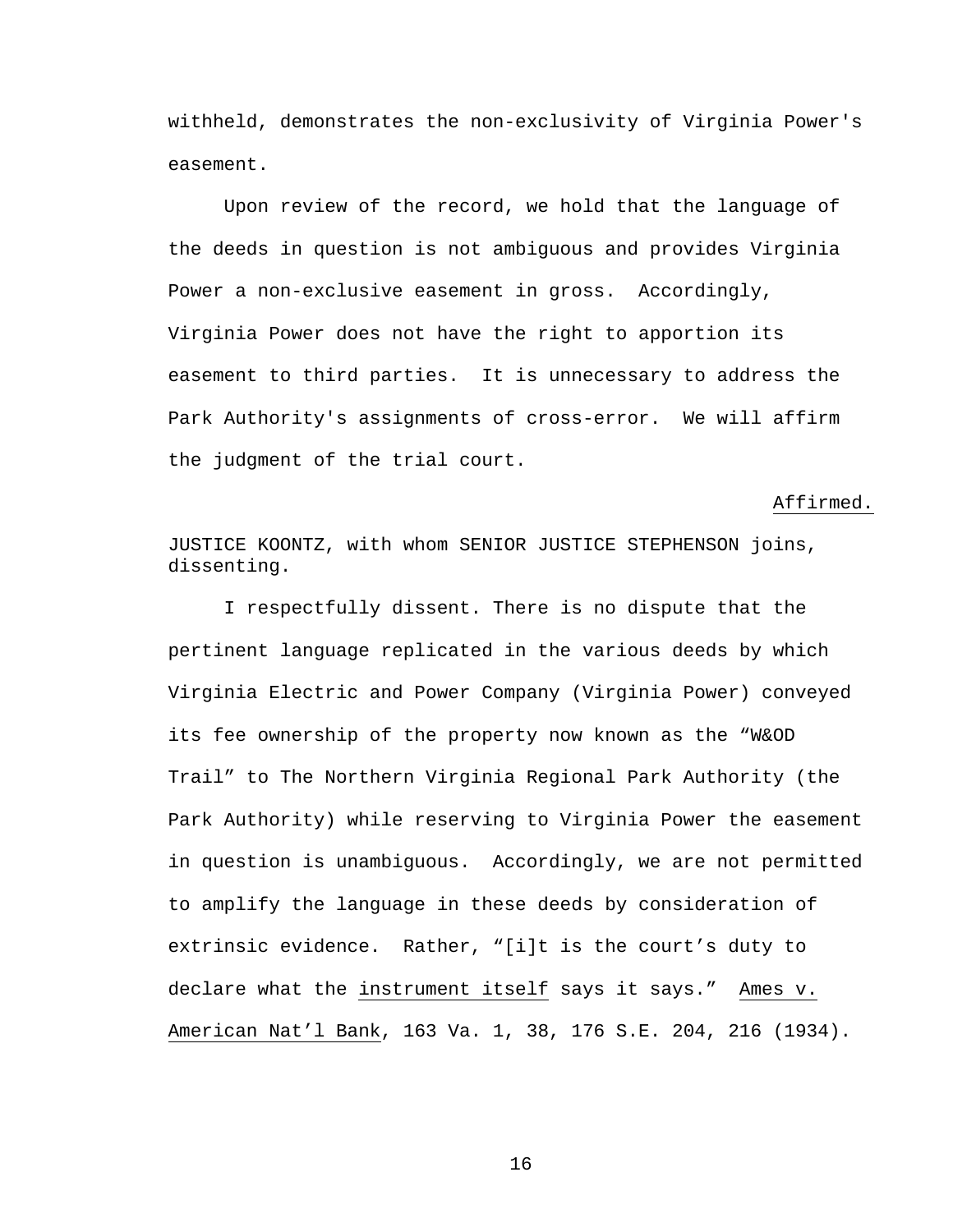In my view, the conclusion reached by the majority in the present case that Virginia Power reserved only a non-exclusive easement in gross and, consequently, that Virginia Power does not have the right to apportion its easement to third parties, is not supported by the unambiguous language under review. Additionally, while the majority properly acknowledges that the principles articulated by this Court in Hise v. BARC Elec. Coop., 254 Va. 341, 492 S.E.2d 154 (1997), are applicable to the resolution of this case, in my view, the majority's conclusion here creates a facially unwarranted tension between the application of those principles in Hise and their application here.

The transactional history which ultimately accomplished the creation of the W&OD Trail and its use by millions of visitors annually need not be repeated. Beyond question, the property is of considerable value both to the Park Authority as the fee owner and to Virginia Power as the owner of the easement. It is axiomatic that the value of each owner's interest in the property would be considerably enhanced by the right to grant telecommunications privileges along the property to third parties. In its simplest context, however, the resolution of the parties' dispute is a matter of determining what property interest the parties intended to be reserved by Virginia Power when it conveyed the fee ownership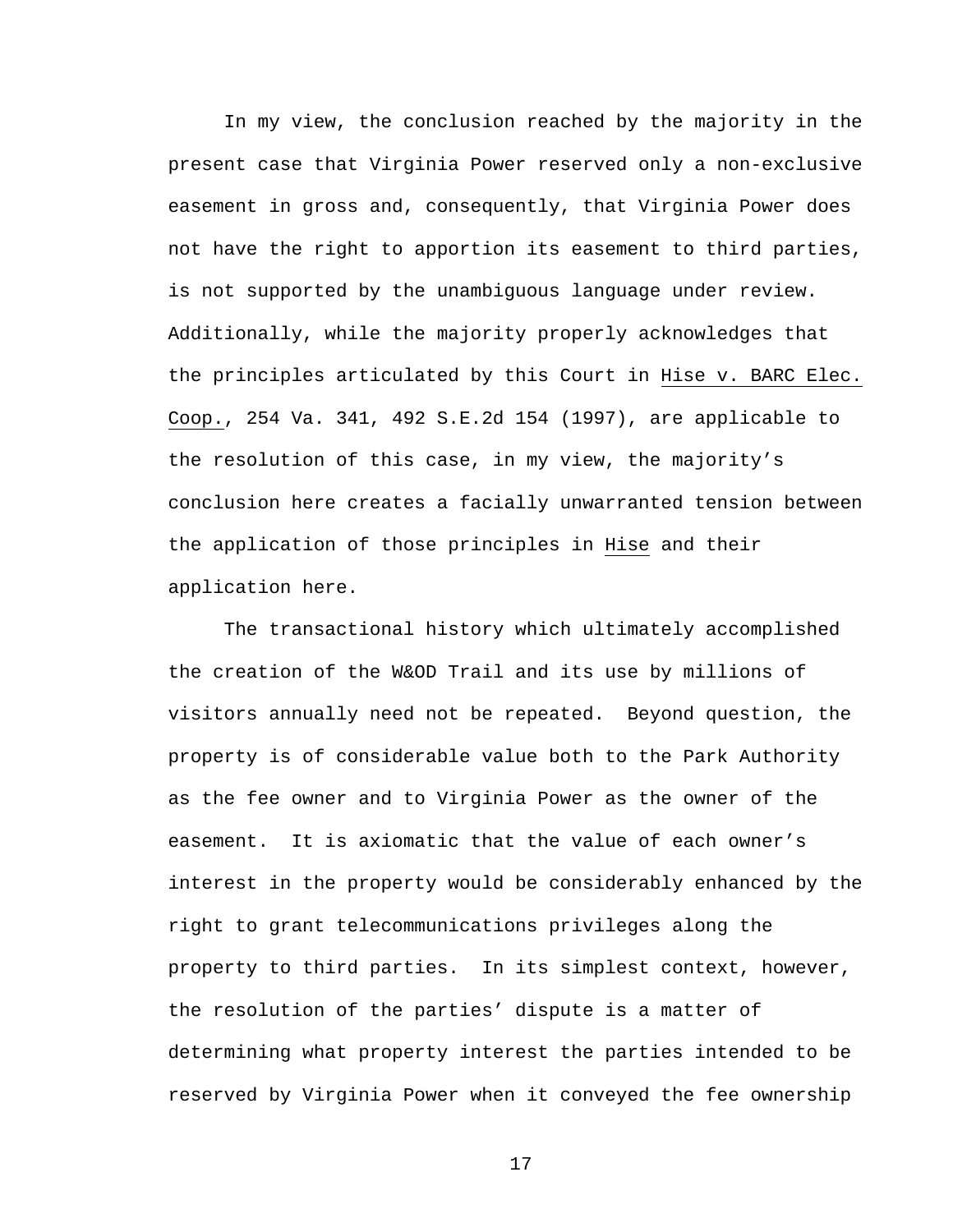of the property to the Park Authority. That interest is to be determined from the unambiguous language in the deeds that conveyed the property to the Park Authority. Because the pertinent language is concededly identical in all of the deeds, it suffices to review that language in the November 6, 1978 deed between Virginia Power and the Park Authority.

After describing the property conveyed and reciting that the conveyance is made subject to all existing covenants, restrictions, easements, leases, permits and licenses which affect the property conveyed, the deed provides that:

The Authority agrees that the property hereby conveyed shall be used for public park purposes, and such other purposes as will not endanger or interfere, in any manner, with the rights reserved by [Virginia Power] hereunder, and subject to [Virginia Power's] rights to use such property as described herein.

(Emphasis added).

The deed further provides, with respect to the creation of Virginia Power's easement, that:

[Virginia Power] reserves unto itself and to its successors . . . the perpetual right, privilege and easement of right of way to lay, construct, operate and maintain one or more lines of poles, towers, structures, cables, conduits, pipes and mains . . . for the purpose of transmitting or distributing electric power, for the purpose of transporting natural gas, oil, petroleum products or other liquids, gases or substances which can be transported through a pipe line, and for communication purposes, over, under and across the property hereby conveyed.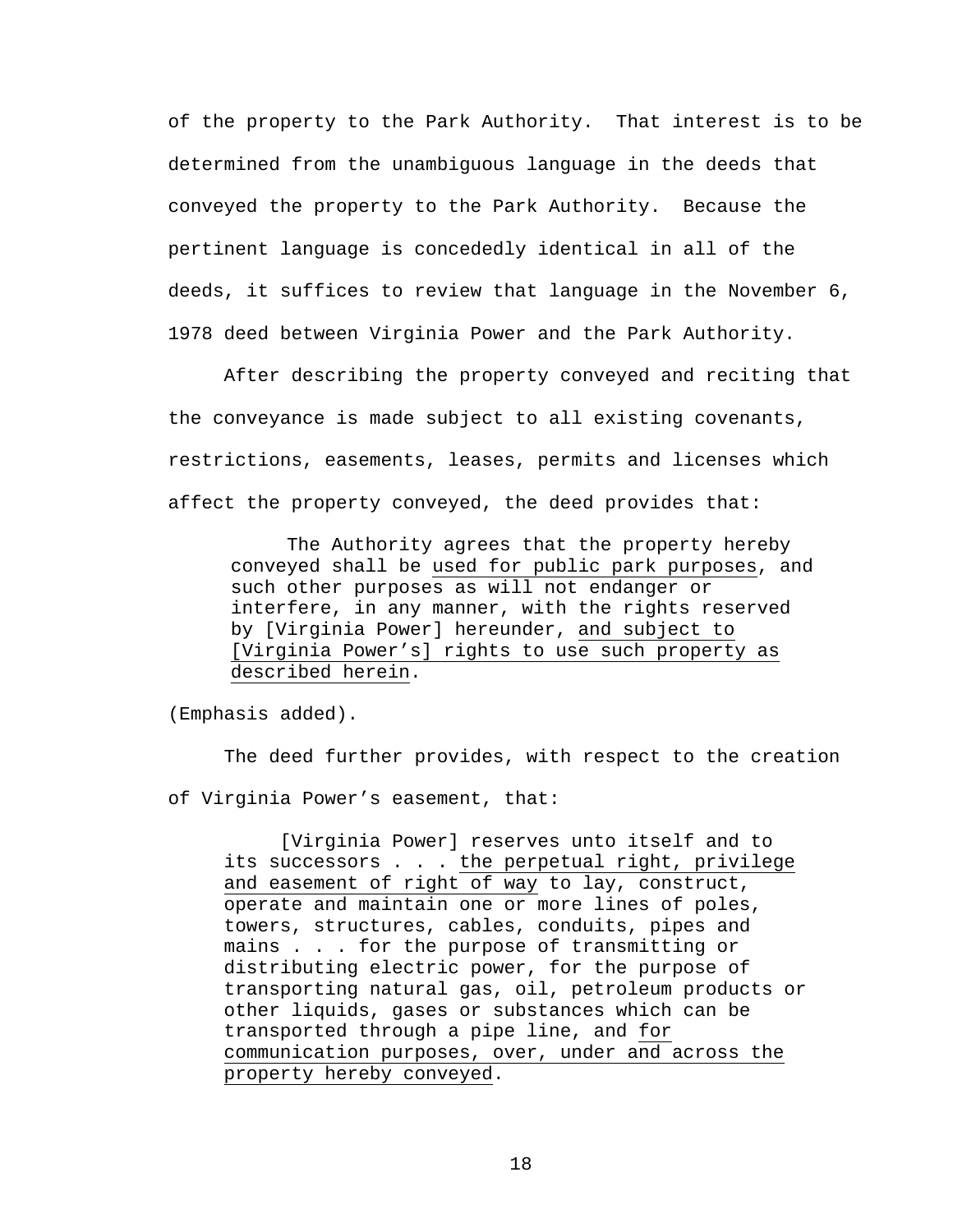## (Emphasis added).

Additionally, the deed provides that:

The Authority shall not permit, assign or grant to any other party any easements, rights, privileges or encroachments of any nature on the property hereby conveyed, without the prior written approval of [Virginia Power], provided that such approval shall not be withheld unreasonably.

(Emphasis added).

All agree that by the express language of this deed Virginia Power reserved to itself an easement in gross. Such an easement is "exclusive" when it " 'gives the owner the sole privilege of making the uses authorized by it.' " Hise, 254 Va. at 344, 492 S.E.2d at 157 (quoting 5 Restatement (First) of Property § 493 cmt. c (1944)). The plain language of the deed reserves to Virginia Power the sole right to use the property for the various purposes described in the language creating the easement, including "communication purposes." Similar to the situation in Hise with regard to the rights acquired in the eminent domain proceeding, nothing in the language of this deed permits the Park Authority to use Virginia Power's "poles, towers, structures, cables, conduits, pipes and mains" for any purpose. Moreover, the language which prohibits the Park Authority from granting any other party "any easements, rights, privileges or encroachments of any nature on the property" without the approval of Virginia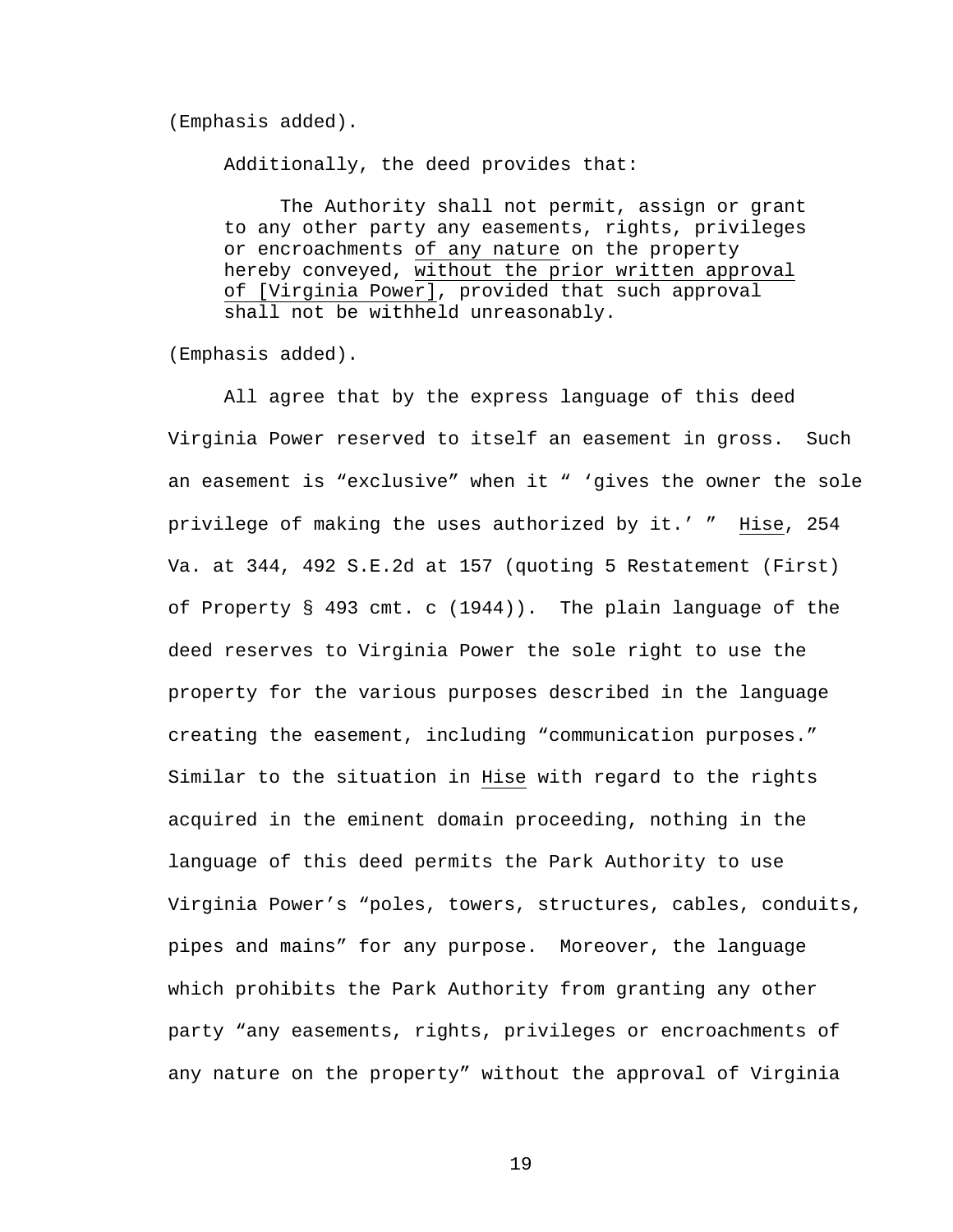Power is a clear restriction on the rights of the Park Authority as the fee owner of the property and enforces the conclusion that the language creating the easement reserves to Virginia Power the sole privilege of making the uses of the property authorized by that easement. Indeed, as between Virginia Power and the Park Authority, this language provides that Virginia Power has the right essentially to veto the Park Authority's right as the fee owner to grant such privileges, so long as that power is reasonably exercised.

Notwithstanding this clear language, the majority reasons that because "a large number of pre-existing licenses and leases . . . encumbered both the fee conveyed to the Park Authority and the easement retained by Virginia Power . . . the telecommunications usage was not exclusive to Virginia Power." I must respectfully submit that this reasoning is flawed. It is true that the fee ownership of the property was conveyed to the Park Authority subject to these pre-existing licenses and leases and, thus, that ownership was encumbered. It does not follow that the use of the easement retained by Virginia Power was also encumbered so as to deprive Virginia Power of the sole privilege of making the uses authorized by the language of the easement. See Hise, 254 Va. at 346, 492 S.E.2d at 157. These licenses and leases represent rights of third parties with regard to the Park Authority's rights as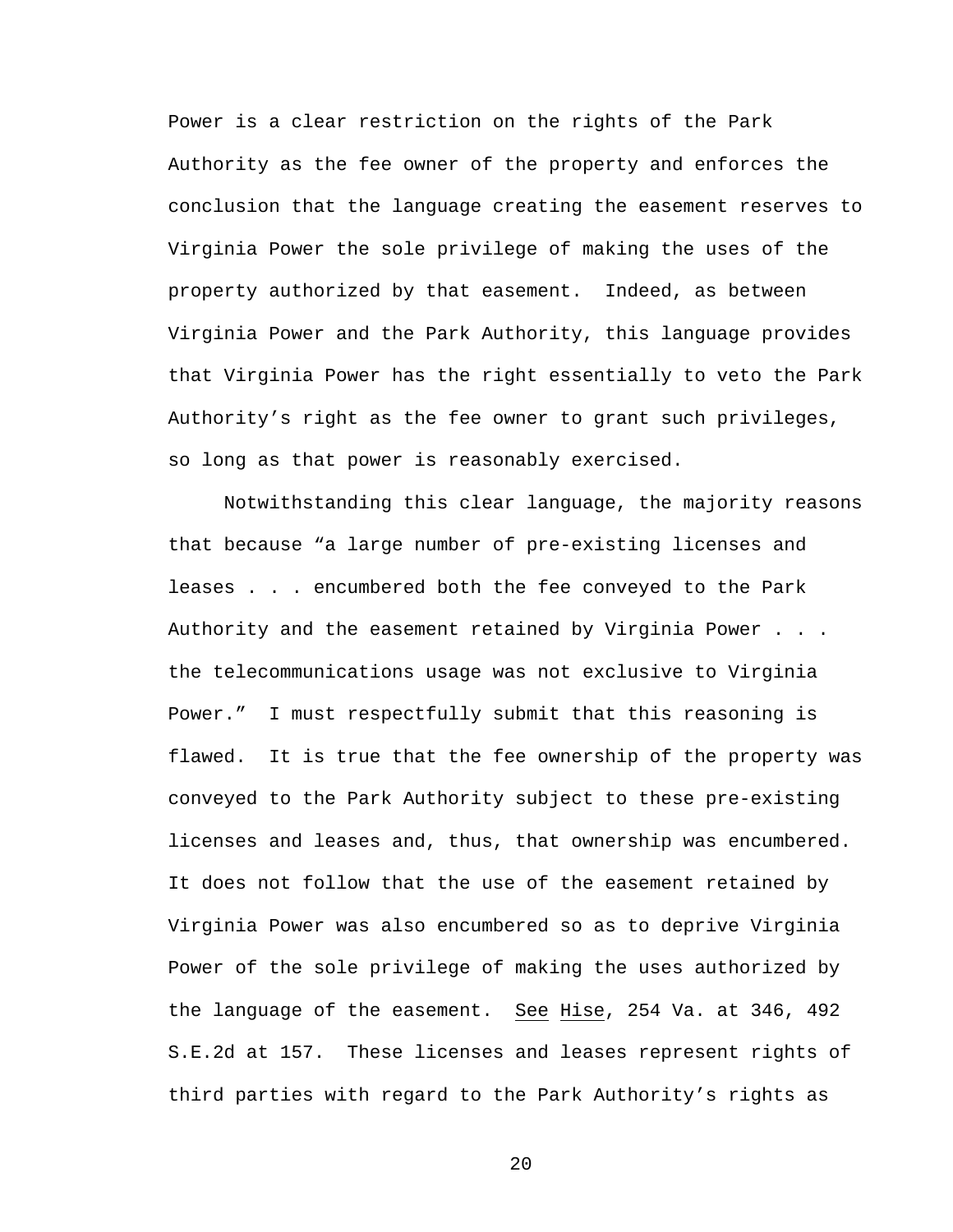the fee owner; they do not represent a limitation of the right of Virginia Power to the uses authorized by its easement.

For these reasons, in my view, Virginia Power's easement in gross is exclusive. Of course, whether that exclusive easement is also apportionable is a separate issue. Apportionment refers to the right of the owner of the easement in gross to divide the easement so as to provide independent uses or operations. Hise, 254 Va. at 345, 492 S.E.2d at 157. There can be no dispute that the unambiguous language of the pertinent deeds reflects the intention of the parties that the property conveyed to the Park Authority was to be used for public park purposes. Virginia Power retained an easement in gross that permitted it to use its easement, among other things, expressly for communication purposes. The Park Authority, however, was expressly prohibited from granting "any easements, rights, privileges or encroachments of any nature on the property" without the approval of Virginia Power. And neither party disputes the fact that apportionability increases the value of the easement to its owner, Virginia Power. Under such circumstances, there is an inference in the usual case that the easement was intended in its creation to be apportionable. Hise, 254 Va. at 347, 492 S.E.2d 159. Nothing in the language of the various deeds